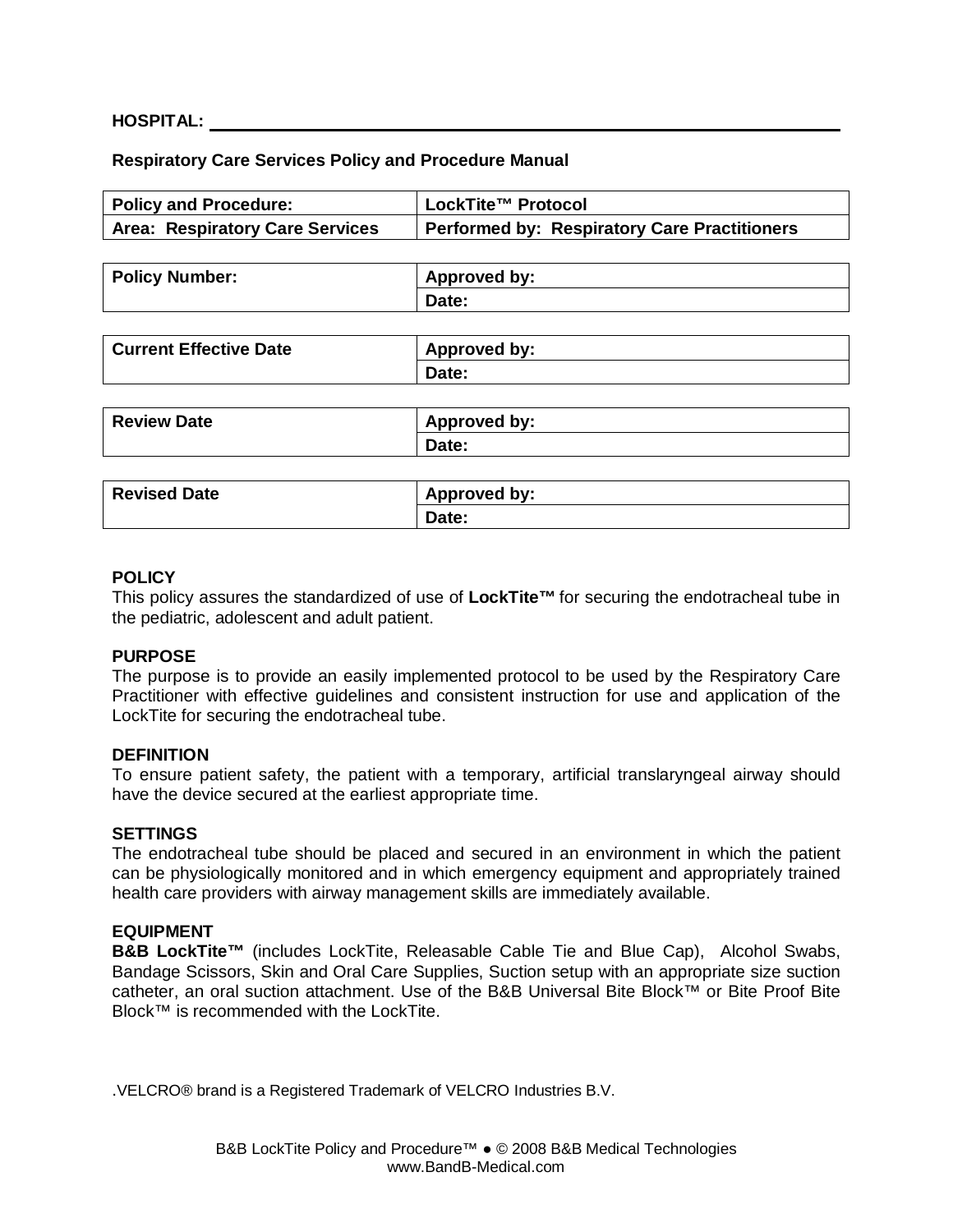## **PROCEDURE**

## **A: Application Procedure/Preparation**

- 1. Note endotracheal tube placement at the nare, gum-line or teeth and compare with existing charting as to proper depth. If this is a new endotracheal tube placement, auscultate to assure bilateral breath sounds and a proper reading using an  $ETCO<sub>2</sub>$ device. If possible, ascertain tube placement with an X-Ray prior to securing.
- 2. Clean the face to remove all secretions & moisture from the application areas.
- 3. The application area for the LockTite is the area of the upper lip, beneath the nose laterally along the face with the Band with the VELCRO Tip going beneath the ear lobes and behind the head. Another position is the area between the lower lip & chin laterally along the cheeks.
- 4. Place the ET Tube in the appropriate position in the mouth. Positioning must be changed in the mouth from Left side of center to right side of center every change to prevent tissue erosion and to facilitate oral care.
- 5. Clean the endotracheal tube from point of placement to the endotracheal tube connector fitting to remove all moisture and secretions.

### **B: Application Procedure/Action Steps**

At all times securely hold & stabilize the endotracheal tube until the completion of Step 3.

- 1. Place the Cable Release Loop (part C) (Figure 1) over the head (connector) of the endotracheal tube and then pass it down the tube to the desired marking. **Do not** include the Pilot Balloon Line in the Loop. Take the soft band (part A) and apply that section on the desired area of the face with the connecting leg of the tab (part B) & the endotracheal tube (Figure 2). The Cable Tie Loop (part C) is centered over the endotracheal tube.
- 2. Check that the endotracheal tube is at the proper centimeter marking with the appropriate anatomical landmark. With two fingers firmly pull the long leg of the releasable Cable Tie, while securely holding the Cable Release Hub (part D). Pull until secure & there is a slight deflection at the endotracheal tube surface where the point of contact is between the Cable Tie and the endotracheal tube.
- 3. Pass the Neck band TIP (part A), under the one earlobe & behind the patient's head around the neck, by the other earlobe to the Buckle. Take the VELCRO® brand Tip of the neck band and pass it through the Buckle. Tighten the Neck band so only one finger can be inserted between the neck band & the patient's neck. Take the VELCRO® brand leading edge & fasten it back along the neck band. Smooth the VELCRO® brand section to assure maximal engagement of the VELCRO® brand with the neck band material.
- 4. Upon ascertaining placement of the endotracheal tube the cable tie may be trimmed to within one inch of the Hub (Part D). Place the Blue Cap over the trimmed, exposed end of the Cable Tie.

## **C: Documentation**

 Chart the Time, Date, endotracheal tube size and Cm marking at the appropriate anatomical landmarks on the ventilator flow sheet.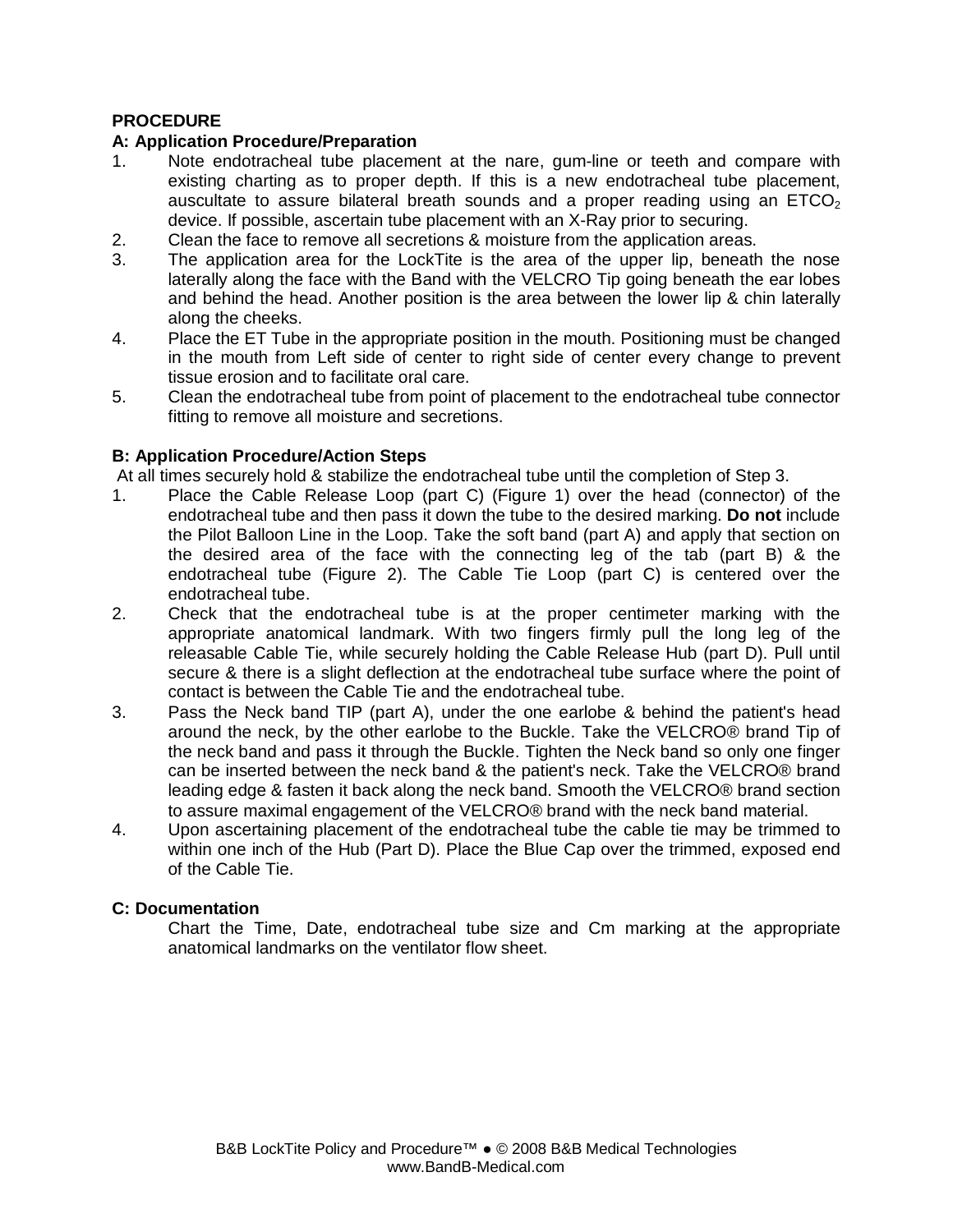

**Figure 1** 



**Figure 2** 

# **D: Adjusting and changing the LockTiteTM Endotracheal Tube Holder**

1. To adjust the depth of the endotracheal tube, release the endotracheal tube Cable Tie as shown in Figure 3. Adjust the endotracheal tube position & retighten. For release, push down to deflect the Cable Tie Release. Catch and push the excess tab all the way back through the hub and remove. Hold the endotracheal tube once the Cable Tie is loosened to prevent accidental extubation.